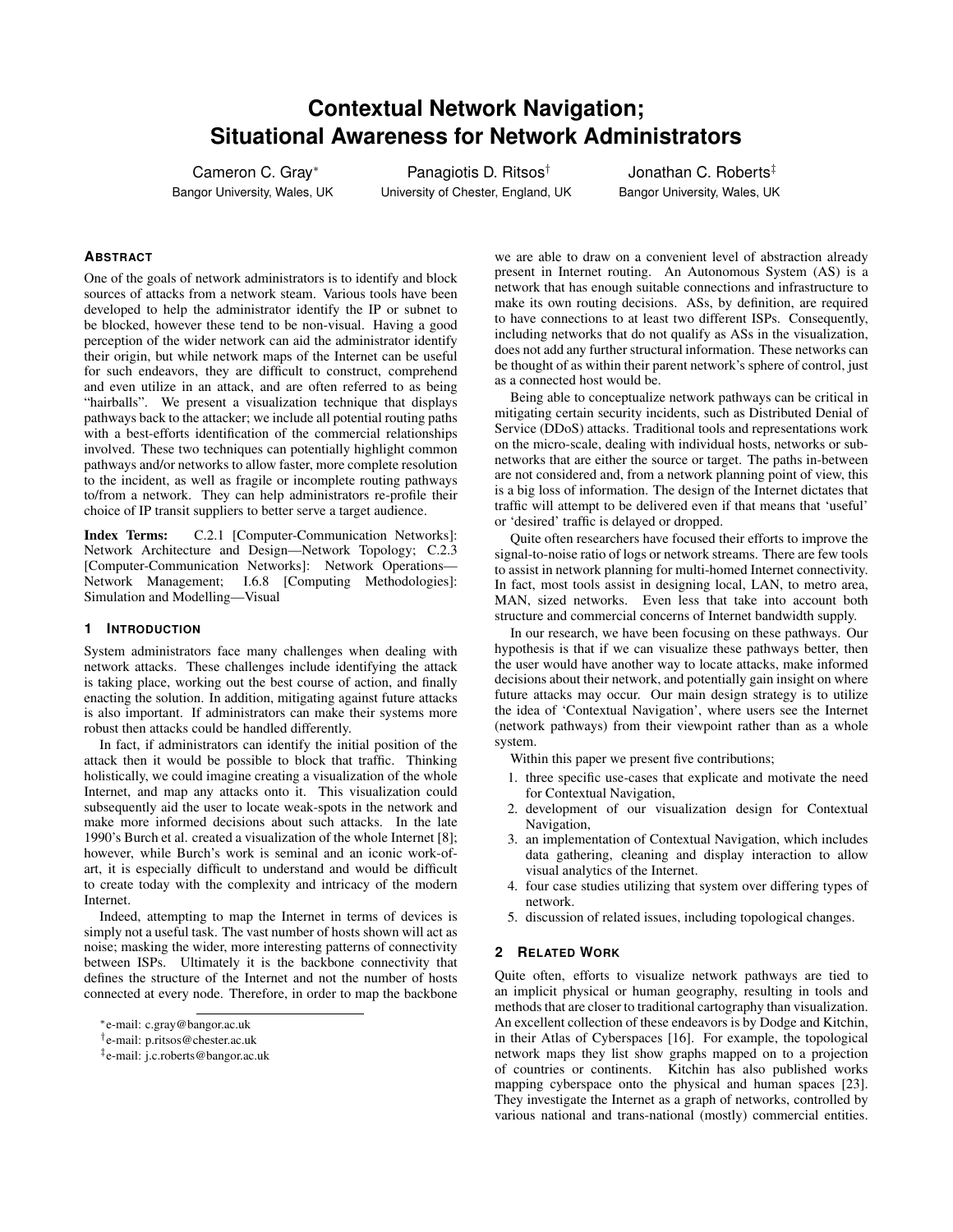

Figure 1: 'Map of the Internet' 1998, published in Wired Magazine. (Reproduced with kind permission of Bill Cheswick [8])

In this view, the political, socio-economic, industrialization or physical boundaries that define world geography are irrelevant.

The Réseaux IP Européens Network Coordination Centre (RIPE NCC) provides a set of visualizations under their RIPEstat product (stat.ripe.net). This suite of tools include some visualizations that describe a network's routing status or efficacy. These visualizations are taken from the point of view of RIPE's RIS Routing Beacons, strategically placed around the Internet. Whilst administrators are able to access details on the exact path through the various ASs, there is no flagship visualization showing this information. Tools, such as BGPlay [15], deployed in RIPEstat, can depict the shifting effect of network changes over time. However, while this information is useful to network administrators, it can only report the near real-time recorded dynamics of the actual system, rather than those of a simulation, answering 'what if' questions.

There have been several prior attempts to generate a static 'map' of the Internet [8, 14, 35]. Researchers have used traditional cartographic tools and developed GIS systems [33, 43]. Most of these, including one of the most iconic pictures (by Burch [8] republished in Wired, shown in Figure 1), were taken in a different era of the Internet. In particular, by the end of the dot-com bubble in 2001, the ISP market was swamped with small providers ripe for take-overs. During the following years there has been some consolidation in the Far East and US markets, but Europe has maintained its wide spread of Internet providers. This is evidenced by 28,851 [37] of the 50,754 active ASs (56.8%) [22] being issued by the RIPE NCC.

Other researchers have focused on visualizing attack scenarios in one of the main four aspects: (1) Traffic flows/volumes [25, 27, 44]; (2) Ports/services affected [1, 30, 34]; (3) Threat type/vectors [13, 29, 32] and (4) Source/destination IP(s)  $[3, 12, 24]$ . In some cases, the process of visualizing network attacks can be more difficult due to the vast amount of data. This requires utilising 'drill-down' and other filter and focus tools [31]. Whilst filtering may allow the noise or other uninteresting data to be removed, it can remove important contextual information, that can be useful for an analyst, in order to understand the displayed patterns [19].

Lakkaraju et al. [26] propose a method named 'closing the loop', where visual patterns are translated into symbolic rules for configuring network devices. In other work, Shneiderman and Aris [40] demonstrate how the visual analysis can provide the all important context to allow operational decisions to be made.

Exploring network configurations and topologies are another prime use-case of visual representations. There is a wealth of general visualization tools to display network data, such as Gephi [6], Cytoscape [28] and MAVisto [39] for biological network data, which would be feasible to use for situation awareness tasks. However, there are several disadvantages: first there are no layout algorithms to display the data that fits our requirements, second these are infrastructures that contain many parts, that are not required by a network administrator; third, it could be possible to create an algorithm in these tools, but we wish to have more control over the system and develop a specific tool for network administrators.

Often, an administrator would have to use several tools in order to discover and diagnose problems. Multiple views are therefore useful [38]. For instance, Padmanabgan and Subramanian [33] present different geographic mapping techniques; Noel et al. [32] use coordination, and Subramanian et al. [41] characterize the Internet hierarchy from different vantage points. In fact, hierarchy is a critical component to visualize. Hierarchical structures have been shown to be useful in Network applications [9] and other hierarchical charts such treemaps have been used in network visualization [42, 41].

#### **3 INTENDED USE-CASES**

We present three use-cases, to motivate our work, and place it in context with other network security visualization tools.

#### **3.1 Upstream Coverage**

Service providers will have a geographic customer profile, i.e., where their customers are located, but this is not necessarily the same as the network location. Connectivity providers build their network to serve a particular geographical area as well a network segment, which often matches the locations and topology of their physical cables. Content providers on the other hand will need to interconnect with several connectivity providers to match access customers to content customers.

In this use-case, network operators would need to use the visualization to show a balance between their upstreams, i.e., showing the same amount of destinations through each. Having an imbalance could introduce a fragility to the provider's network should that upstream become unavailable. The results of a single (or few) point(s) of failure are hard to predict as the dynamics of re-routing, when a connection is lost, is an entirely individual situation. The process may result in more spread with longer paths or on the other end of the spectrum, shifting to another single upstream. The impact of this is, likewise, individual and it may affect only a single customer or be entirely catastrophic with major customers inconvenienced. An abundance of significantly longer paths may mean that the provider's current mix of upstreams does not favor a particular geographic or network area. In most situations shorter paths equate to better, faster connections. This may or may not be an issue depending on the exact circumstances. For example, their customers may not be in that area, so good connections may not be a priority. Also given the dynamics of the system, the lengths will depend on the connections available throughout the Internet at any point in time.

A visualization for these goals becomes a matter of business intelligence, rather than network operations. However, without appropriate tools the network administrator would not be able to answer the questions posed without significant time or capital cost. As such, the visualization must be a repeatable process in near realtime.

#### **3.2 Path Commonalities**

Once a network administrator has decided, technology assisted or not, that their network is under attack steps must be taken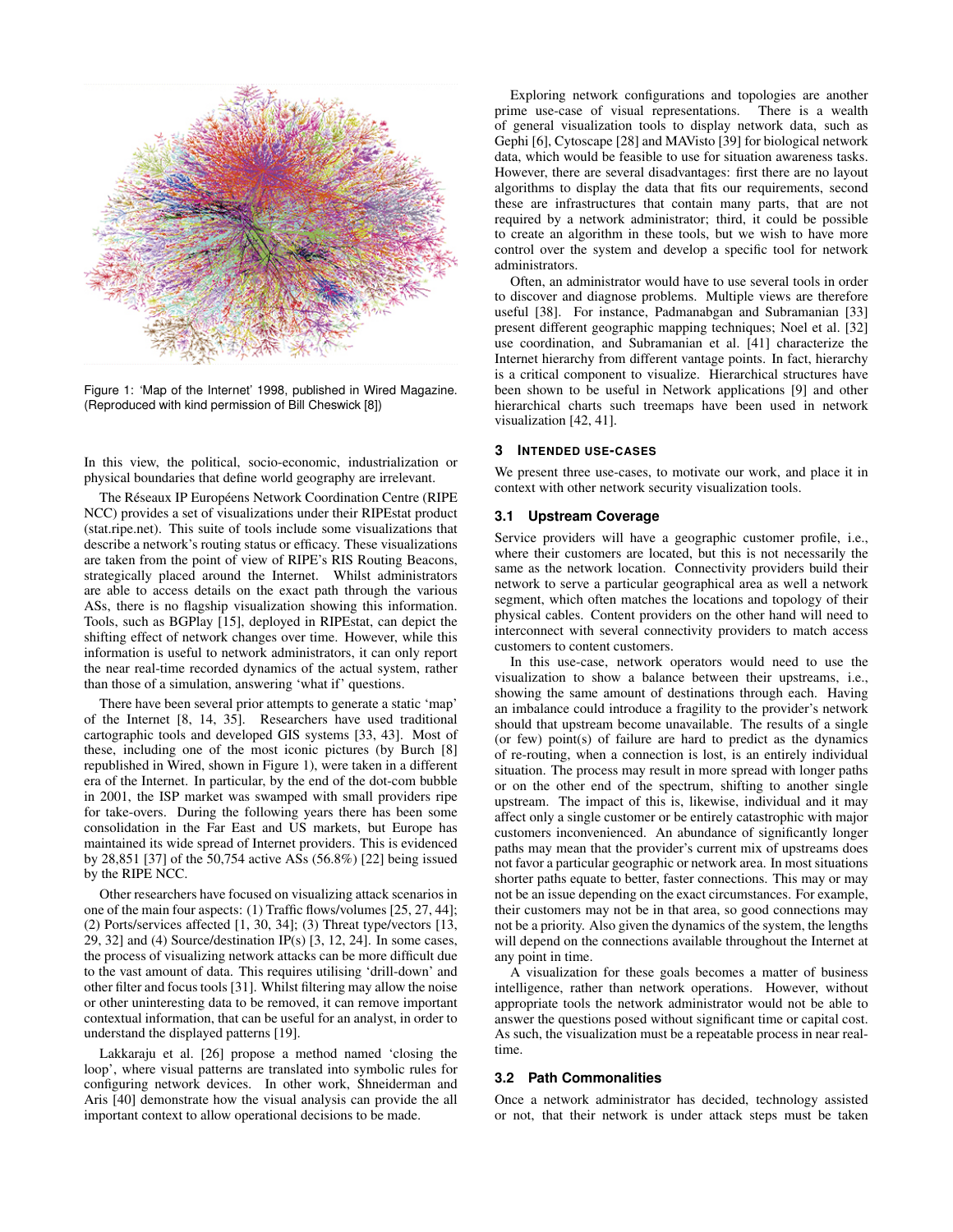to mitigate the effects. Often this is achieved by reconfiguring a firewall or null-routing the incoming traffic. When it is a Distributed Denial of Service (DDoS) attack, these rules are often unfeasible to create due to the number of individual networks or hosts involved. Some providers may simply settle on contacting their upstream providers to have the destination of the attack blocked to at least limit the disruption to the attacked party.

It is uncertain how the network will react to this change. The Internet, as a whole, is built on the premise of always delivering packets via any means necessary. Whilst a large number of attacks do not use TCP [10], that includes guaranteed delivery, the selfhealing nature of Internet routing ensures that delivery will occur until all possible pathways have been blocked/removed/filled.

The pathway into a network may differ from the necessary pathway to return traffic, producing a different view on the problem at every network. In this situation, an exploratory visualization can be useful to see common patterns in the pathways from/to attackers and the administrator's network. All possible paths must be considered when making any re-routing decision. Again, the visualization would need to provide near real-time results in order to capture the state of the Internet at the point in time. The information cannot be drawn directly from the routing information received by the administrator, which will only show one possible viewpoint. When detecting potential points to 'cut off' an attack, it is crucial to have the largest possible amount of information.

## **3.3 Multi-Exit Destinations / Disaster Planning**

A pure exploration task, locating the diverse pathways leading to the same destination can be of most use in disaster recovery planning. A network administrator may wish to find a set of upstreams that provide diverse pathways to a critical market or network. In the event of a major outage, e.g., a transatlantic fiberbreak or power outage at a large interconnect point, the likelihood that at least one pathway remains operational is relatively high.

In this use-case, the discovery is reversed. The operators want to observe the pathways out of their prospective providers, the objective being to locate their network in the resulting graph. The journey becomes more important than the destination. However, there may also be cause to examine what sorts of connections the path uses out of the prospective provider. This result is providers prioritizing the availability of chargeable, in whatever direction, connections. Therefore, peering connections are likely to be more brittle and less likely to be fixed rapidly. To satisfy this requirement, the commercial structure must be overlaid to provide the complete picture. As we will not have access to the commercial terms of every relationship between networks,some inference will need to be made.

## **4 CONTEXTUAL NAVIGATION**

Traditional cartography would produce a single, uniform projection with all nodes and links plotted in the same geographic or relative location. Contextual Navigation, instead, presents a different viewpoint, and therefore a different projection for each location. The plot then presents the 'best' route from that location to every other. 'Best' is always context-specific and left to the implementer to define. For example, in public transport networks 'best' may be defined as shortest elapsed time with fewest changes of route, line, or type. Alternatively, for a road atlas the definition may be tied to highest average speed or best fuel economy.

This does not necessarily mean that a Contextual Navigation map does not represent relative distances or importance. The concept of distance will also be context-specific, and will not apply to every context. For example, when examining Internet pathways there are several metrics that could be substituted for distance; link capacity, round-trip (ping) time, physical distance or perceived speed. To a certain extent, the choice of distance metric will

be governed by the availability of suitable data. In the Internet example, two of the three presented options are either commercially sensitive or not available at all. The third, ping time, is entirely variable depending on the load of traffic at every point along the path. These reasons make including a distance dimension of little added value in the Internet scenario. However, transport networks have widely available and dependable metrics – such as the ones informing the routing algorithm (time, changes, speed, etc.).

As the map is presented from a certain viewpoint, it lends itself to exploration – answering the question 'where can I go from here?'. This makes Contextual Navigation an ideal candidate for electronic visitor guides to cities or large attractions, like theme parks. The concept, however, fails to transition to print or other more permanent media as the user can relocate making the projection no longer relevant. With this being said, a Contextual Navigation projection could be displayed in print at specific, fixed points as the map does not relocate with the user.

## **5 DESIGN REQUIREMENTS AND DEVELOPMENT**

#### **5.1 Data Collection**

The source data for the Contextual Navigation projection of the Internet is taken from various Internet Routing Registries (including ARIN, RIPE and MERIT RADB). The coverage of this data-set represents four of five Internet regions. The Asia-Pacific region is no longer published by APNIC. This data-set includes objects, known as 'aut-num's, which represent an Autonomous System and their routing policies. A previous study finds that this data is suitable to use as an analogue for the Internet [20].

Routing policy is specified by the Routing Policy Specification Language (RPSL). This language allows administrators to detail which networks connect to each other, the priority and preference settings and which set of routes are exchanged. By categorising these statements of policy, into inbound/outbound, all/specific and whether the specific set contains the connecting network, an inference can be made on the type of commercial relationship in place. These commercial relationships fall into three main categories. Transit (also known as upstream) where the network pays for access to the wider Internet. Downstream where the network receives payment from another network for access to the wider Internet through it. Lastly, peering - which is most often settlement free - where two networks agree to pass traffic between themselves but not provide access to a wider area. The notable exception to that rule is the sharing downstream routes. This is a purely financial decision; the network get paid to pass the traffic, but then does not pay to pass it on making the fees almost pure profit.

Each morning, during a scheduled job, our process converts the RPSL for every network contained in the data-set into a list of typed adjacencies. The key to this process is utilising a second data-set, known as 'as-set's, also from the IRRs. An AS Set is a collection of related networks, for example the complete set of a network's customers. There are some 'universal' sets such as AS-ANY (any or all) and AS-NONE (nothing), otherwise networks are free to define their own proper subsets of AS-ANY.

The following rules were used in the classification. Let AS represent the network being examined, C is the connection, D is the direction (import or export) of the action and S is the set the policy acts on.

$$
S \equiv AS-ANY \& D = export \Rightarrow Classification(C) = Downstream
$$
\n(1)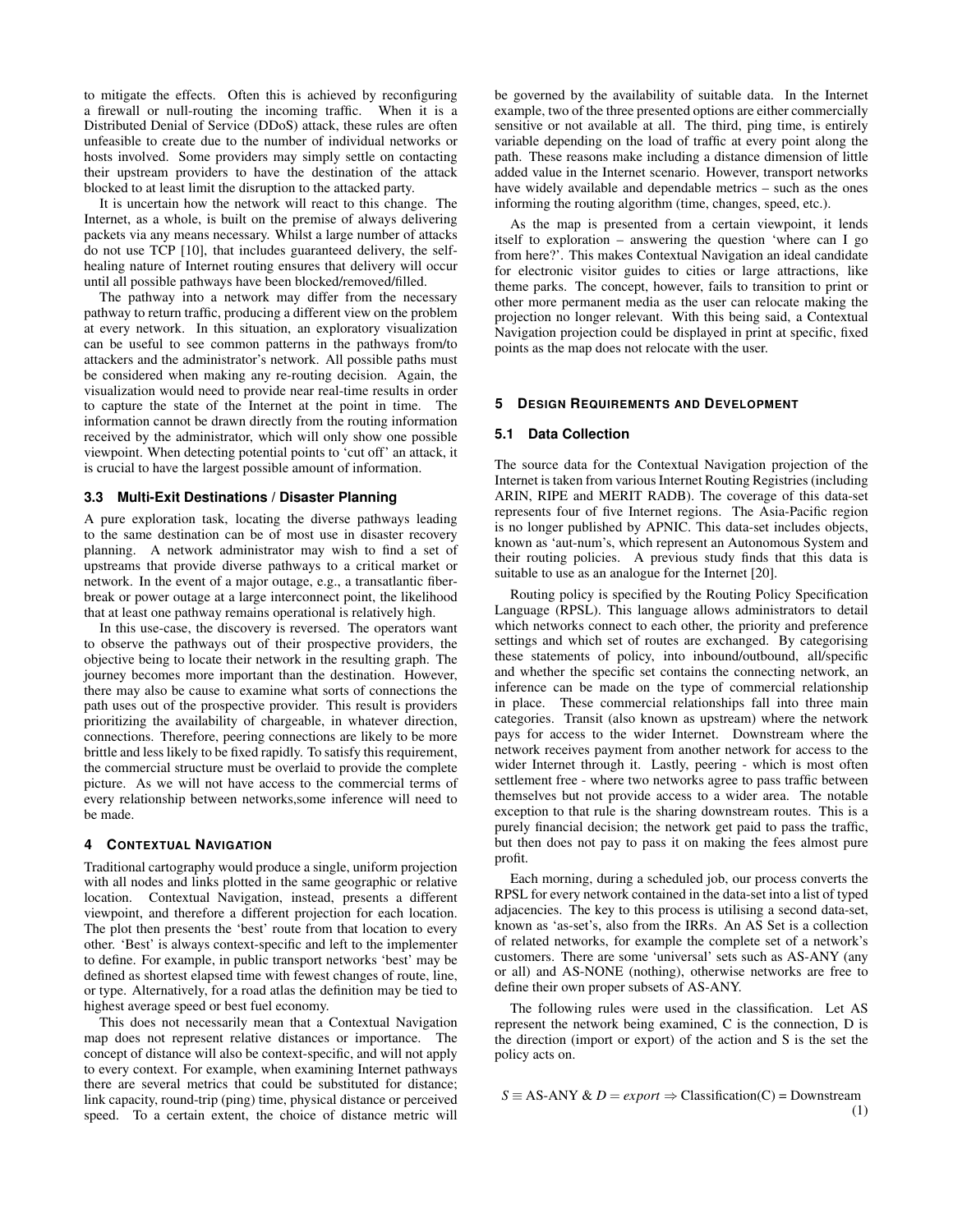The second set of rules are dependent on both the import and export policies. Therefore, let  $S_1$  be the set imported,  $S_2$  be the set exported, and  $AS_2$  be the partner network.

$$
AS \in S_1 \& AS_2 \in S_2 \Rightarrow Classification(C) = Peer
$$
 (2)

$$
AS \in S_1 \& S_2 \equiv AS-ANY \Rightarrow Classification(C) = Transit \qquad (3)
$$

Once all of the collection and classification is completed, a realtime service constructs the pathways from the requested node. This uses a modified Breadth First Search algorithm to construct the shortest path to a node from the root. The modification prioritizes peering connections as they will always terminate a pathway peering by its nature can only guarantee access to the peered network. Every network that has been visited before is then excluded from future evaluations to avoid an infinite loop and ever expanded pathways.

## **5.2 Visual Representations**

Whilst all possibilities are in the realm of node-link and adjacency diagrams, the first choice we must make is whether or not to present the 'full' graph/map. Presenting the full map provides extra structural information, effectively all the possible paths, at the expense of readability due to cycles and local 'cliques' [5]. Techniques have been developed [11, 17] to explicitly handle these issues, including all the pathways will dilute the usefulness under the intended use-cases.

This choice means that the resulting structure will be some form of hierarchy. Using a hierarchy has other benefits, chief among which is the ability to mimic path selection algorithms inherent in the network routing (no matter what protocol is used). Within the hierarchical visualizations, there are still several options. Firstly, the distance between networks is not a real-world measurement or even relative. Therefore the length of the links hold no significance. Secondly, the branching factor of a diagram of this type can be significant. With almost 51,000 potential nodes, the visualization must be able to scale showing this data whilst remaining readable.

Initially, the visualization was implemented using a sunburst diagram, shown in Figure 2. To combat the biases that are inherent in relative space diagrams, such as the sunburst diagram and pie charts [18], the percentage of pathways prefixed with the selected sector is shown (figure centre), as well as a breadcrumb trail explicitly showing the selected path (figure top-left).

Heuristic testing, by visualization experts, proved initial suspicions that the resulting visualization was too hard to correctly interpret. The sunburst, whilst representing one measure of importance, distorted the relative importance at each level as the size of the sector is based on the number of nodes in the sub-tree.

The next experiment replaced the sunburst with a radial dendrogram (seen in Figure 3). The colors are kept consistent between these versions, however this makes the resulting image harder to interpret as there is not enough contrast between the brown and orange without the white divisions of the sunburst.

This implementation represents the branching nature of Internet pathways better, represented by the grey link lines. However the links now become the limiting factor, crossing and blending together. At the lower levels of the tree, it becomes almost impossible to visually trace their path back to the root. The dendrogram does have a coincidental, and unanticipated, feature of representing the amount of coverage. This would, for example, produce gaps in the outer ring if the network in question could not reach the entire Internet.

To address the failings of the second iteration, colors were selected from the ColorBrewer [21] service (4 data classes, print friendly, qualitative). This serves to make the classes more distinct. The plot was also changed to a Radial Tree, laid out using the Reingold-Tilford algorithm [36]. The principal aim of this algorithm is to separate sub-trees to limit the number of cross-overs



Figure 2: Initial Development; Sunburst Diagram. The major benefit of this type of diagram is relative size is readily identifiable. However, there is a finite number of leaves that can be shown.



Figure 3: Second Iteration: Radial Dendrogram. Edges are bundled but colored identically making individual pathway tracing difficult. Also note the amount of crossing edges. Color meanings remain the same as the first iteration.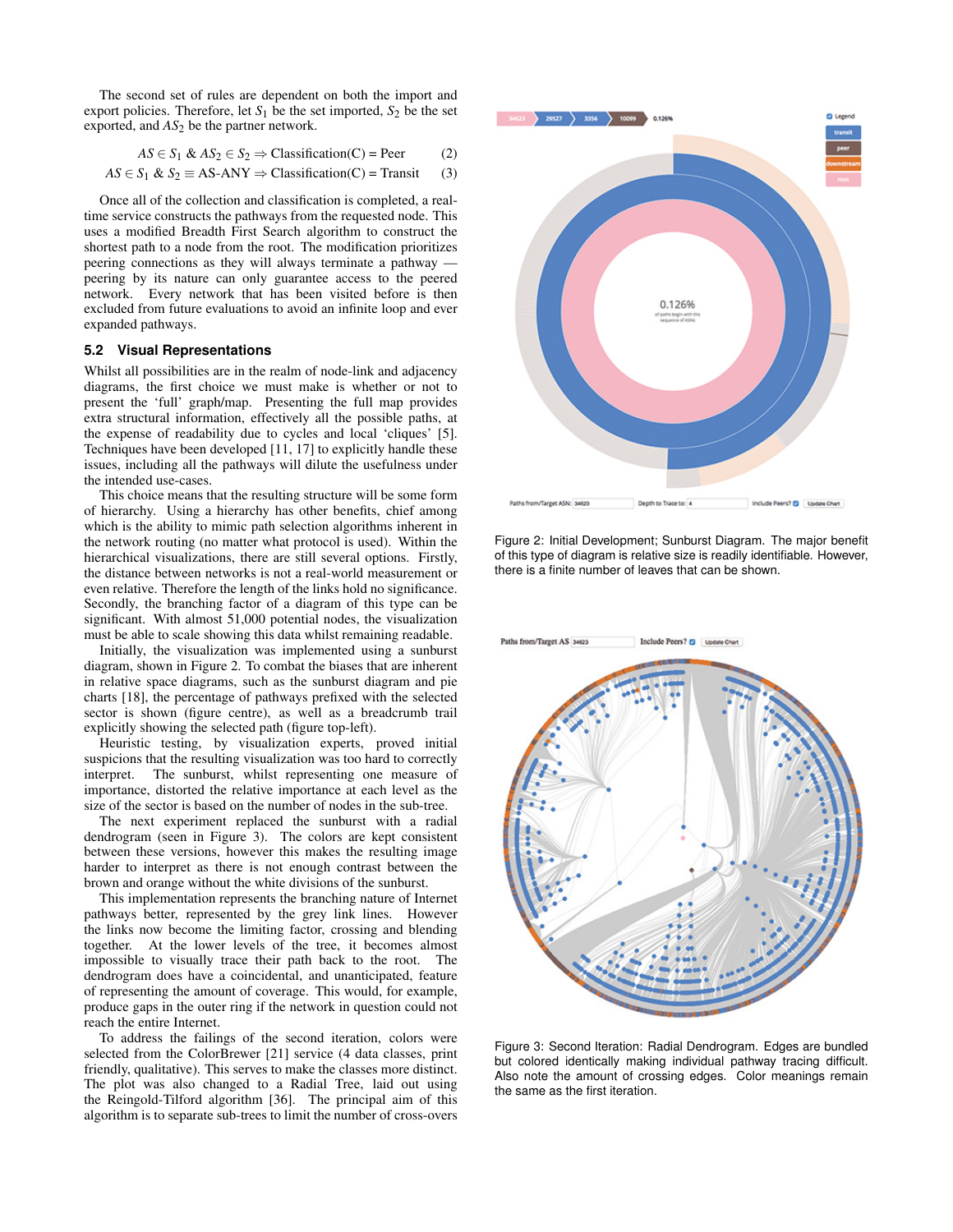Paths from/Target AS 34623 sit I Peering 1D



Figure 4: Third Iteration: Radial Reingold-Tilford Tree. The new palette and coloring links increase distinction between pathways. The new layout reduces but does not always eliminate crossing links.

in links and over-plotting. This iteration is shown in Figure 4. The resulting contextual projection has the following beneficial qualities:

• *Fidelity of Distance*

The relative distances are preserved throughout the projection, each concentric circle represents one level in the tree (or in our case one node in the pathway).

- *Fidelity of Importance* Important, or significant common, nodes are clearly visible by a wide spread, dense set of colored links.
- *Fidelity of Position* The relative positions of related nodes in a sub-tree are preserved. This produces a projection which is suitable for visual analytics as the paths can be visually traced to the root.
- *Fidelity of Separation* The commercial classes can now be clearly separated even in bunched areas.
- *Fidelity of Coverage* The Radial Tree retains the ability to demonstrate coverage. A full circle, when the level are flattened, demonstrates global reachability.

Depending on the pathways that are found for a target network, there is still some cross-over of the links (as can be seen in the figure). Cross-over in a radial layout is somewhat unavoidable. However, as the links the are colored the same as the target node these can be more easily distinguished. When demonstrating the visualization to non-expert colleagues and students, they were able to pick out the visual patterns despite not being able to interpret the real-world meaning of them.

## **6 VISUAL ANALYTICS CASE STUDIES**

The following case studies were selected through discussion with network administrators with substantial expertise and to demonstrate distinctive patterns and shapes from different network



Figure 5: Contextual Navigation Projection for AS20773. The wide range of local peering is readily apparent. As is the dependence on a single major upstream network.

types. There are two fundamental commercial activity groups that take place on the Internet. Content supply networks house the web sites, videos, e-mail, etc. that get viewed by the masses. Access networks provide connectivity to the masses to be able view content. A US example of each would be Netflix (content) and Qwest (access), UK examples would be the BBC (content) and BT Internet (access).

#### **6.1 AS20773: A Content Network with Global Customers**

Figure 5 shows the projection for AS20773 (HostEurope GmbH), a major European hosting provider. As such, the aim of their network build-out is to connect to as many access providers in as short a distance as possible. This is evidenced by the (almost) 180◦ orange 'slice' at the right-center of the projection (labelled A). This represents the direct peering for the network and a significant number of 'local' routes. This network then has a single Tier-1 provider to access the rest of the Internet. We are able to conclude that the upstream is most likely a Tier-1 provider as there are no upstream connections (shown in green) radiating from that node to wider circles. In actuality (and from examining the raw data); there are two upstream networks. The major one is Deutsche Telekom, AS3320, which is one of the largest pan-European ISPs. This connection provides most of the outbound pathways. This is depicted by the single green link from the root and branching to the entire outer circle.

## **6.2 AS5511: A National 'Hub' Access Provider**

In some European countries, there is still an incumbent major communications provider. Figure 6 shows the projection for one of these such companies, Orange S.A. (formerly France Télécom). These incumbent providers act as a national 'hub', essentially interconnecting the smaller local providers and the country with the outside world. The visualization suggests this status, with a dense purple section in the center (at one hop distant). We can also see a significant level of peering. These two observations would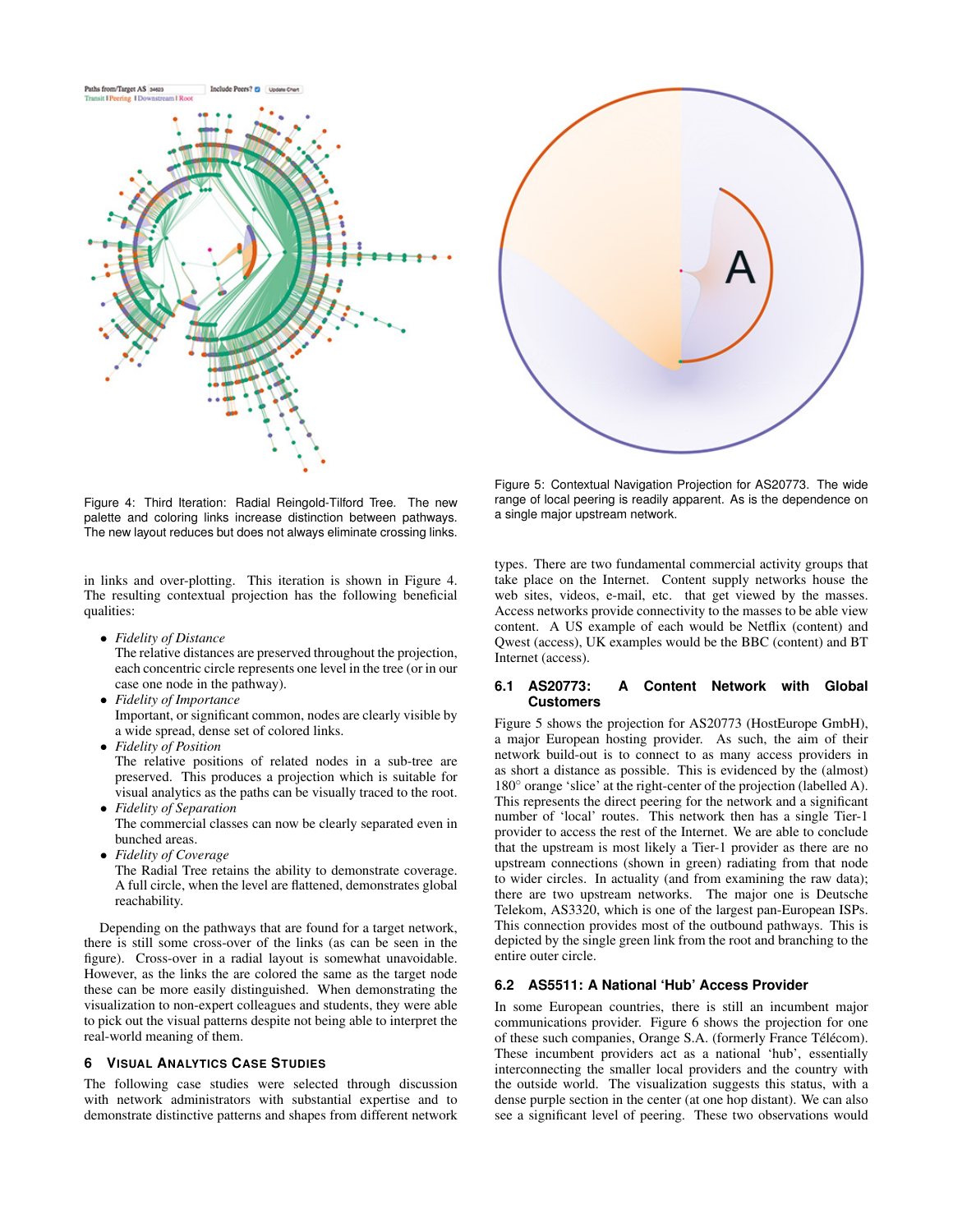

Figure 6: Contextual Navigation Projection for AS5511: Note; the hub portion can be seen by the significant purple wedge in the center of the projection. The large (bottom) green/transit wedge represent the 'foreign' connections to the wider Internet.

support a hub-like usage. However, even a dominant position in this market does not automatically raise this network to Tier 1 status. This AS requires additional upstream connections to ensure that the whole Internet is reachable - the green shaded nodes. AS5511 uses a balanced mix of several to attain this access.

#### **6.3 AS6677: A 'Traditional' National Access Provider**

Figure 7 shows the projection for AS6677, Iceland Telecom. This provider has a 'traditional' setup, where the ISP is responsible for the last mile, and uses larger backbone ISPs for connecting to the wider world. The projection demonstrates the lack of connectivity with sparse inner rings, just two nodes. In stark contrast to other networks, this ISP does not have any peers, just upstreams. The lack of local inter-connectivity may be a function of geography as much as network planning, as Iceland sits on the edge of the European Internet, with no 'local' competition and only physical links to the UK and Greenland. It highlights the importance of strong physical (as in cables) support behind any major interconnection point.

The network's choice of upstreams keeps the overall quality of the connectivity high, with a comparable set of long paths. This is at the expense of a local vulnerability should those links be lost. Using this information, the administrator may choose to invest in more diverse physical pathways, i.e., a redundant link to the same upstream but via a different cable route. Or, they may choose to invest in a different connectivity mix. A traditional last mile ISP, however, is more often concerned with the physical infrastructure connecting their customers within the geographical territory.

## **6.4 AS5089: National ISP with International Upstreams**

Figure 8 shows an interesting projection for Virgin Media's UK network, AS5089. The projection highlights an issue with any kind of mapping technique, which are effectively only as good as their backing data-set. In this case the visualization is relying on the RIPE NCC database, which only includes details of resources issued in Europe. Virgin Media have incredibly large set of peers (the large orange circle), but only two major upstreams — Level(3) (AS3356) and Savvis (AS3561), both major US connectivity providers. As such, their onward data is not (currently) fully available to visualize.



Figure 7: Contextual Navigation Projection for AS6677. The sparse inner rings demonstrate that this network relies solely on two major upstreams with no independent 'exits'.



Figure 8: Contextual Navigation Projection for AS5089. The international Tier-1 providers are clearly visible as the 'dotted' inner green ring. There are six significantly longer paths, highlighting a 'bottleneck' to those networks.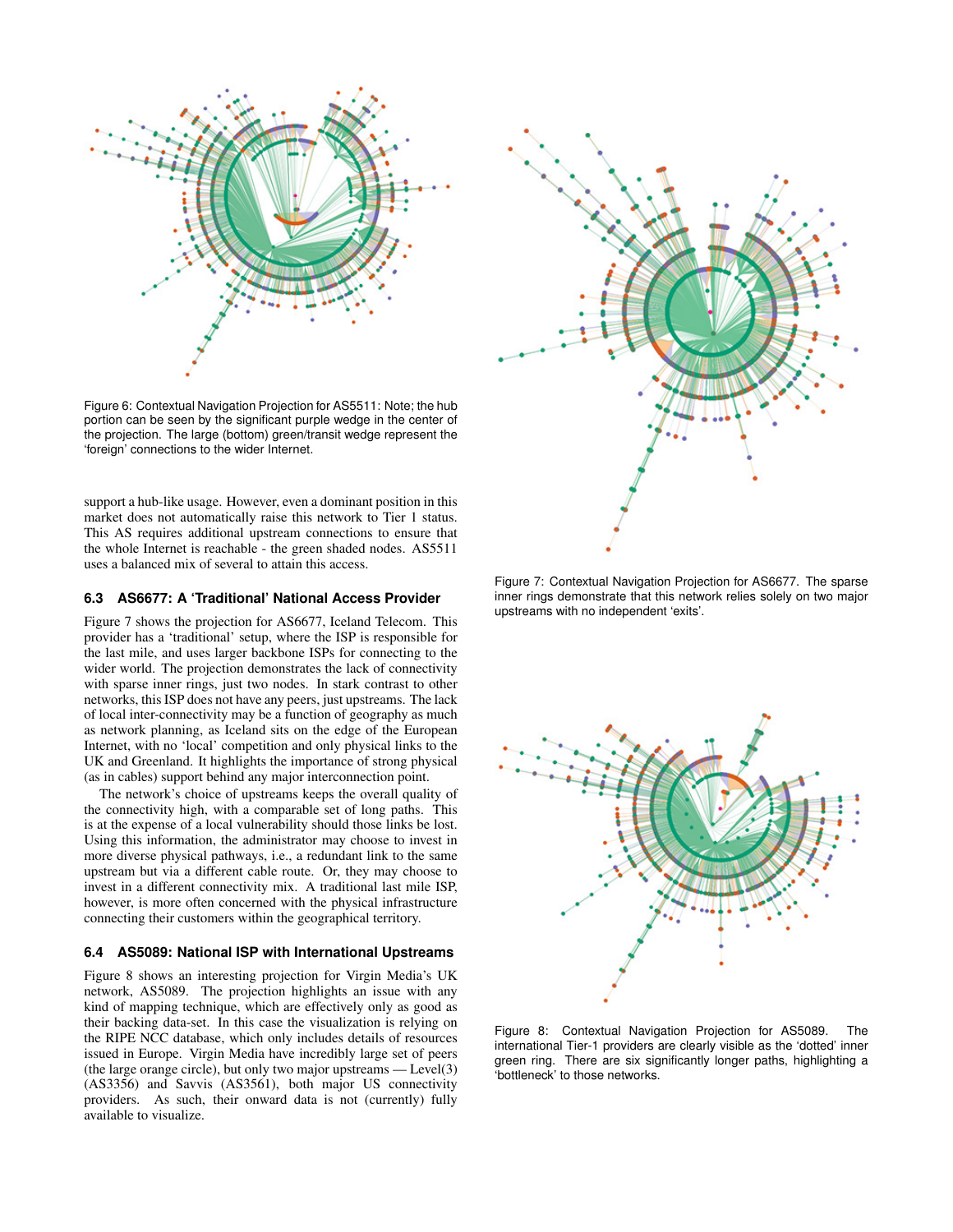However, this projection does show a potential weakness for this network. Apart from strong UK and western European peering connections, the network is reliant on these two US providers. Whilst those providers have 'local' infrastructure and may be resilient within their own networks, there are no other potential routes if those fail. However, the probability of both failing at the same time is incredibly small – unless a systemic failure occurs such as power outages or an act of terrorism.

## **7 FUTURE EXTENSIONS**

The most useful future extension is to integrate more data. Whilst the current visualization is built from all publicly available Internet Routing Registry data, there are some territories (e.g., Asia-Pacific) that no longer publish their information in a usable form. This is not to say that all of Asia-Pacific is missing, but would appear as leaf nodes lacking any onward connections.

The next major element of improvement would be to introduce a full RPSL parser, this would allow the full technical meaning of the IRR data to be understood. The visualization would benefit as all connections would be correctly classified (transit, peer, downstream), rather than defaulted if the current tests fail. It may also allow more 'scientific' identification of the tiers of providers. However, ultimately this would still be in the hands of domain experts as the data will never contain any commercial considerations.

This technique can be built upon to create a more tailored visualization for attack scenarios. The simplest of these is merely highlighting a destination network, for example by increasing the size of the node or changing its color. Next, a more 'lenient' routing algorithm can be installed to evaluate every possible path to that destination. That algorithm would differ in that our present limited Breadth First Search is optimized for use in real-time by avoiding all of the possible loops of connections.

There may be scope for creating a collapsible version of this visualization. It would label entire sub-trees as, for example Level $(3)$ , and reduce that entire sub-tree to a single node. We envisage that this would be a highly specific enhancement, and require significant input of domain knowledge to keep current. Whilst the current technique could be simply enhanced to hide subtrees behind a parent node, domain knowledge of what is sensible to reduce would improve the signal-to-noise ratio more.

Labelling remains an issue for dense hierarchies/graphs. Techniques have been developed, such as the Extended Excentric Labelling scheme [7], which create summaries to reduce the number of labels required. This approach is certainly valid in this case, however suffers from the same domain knowledge requirement as collapsing the tree. To effectively label a generic case dense graph would require a new scheme or to introduce a 'magic lens' or other filtering technique.

## **8 RELATED ISSUES**

#### **8.1 Changing Topology**

The current implementation has a scheduled job to re-retrieve the source data every 24 hours, at which time the adjacencies are re-computed and re-classified. This is a fair compromise between constant recalculation (and a potentially unwelcome load on the data suppliers) and a purely point-in-time, static projection. Changes in the Internet topology are almost always intended to be local. Some of the most costly international or inter-continental outages have been caused by incorrectly controlled changes [4]. Therefore, whilst the change at the local level may be drastic; the overall 'grand scheme' view of the Internet does not really differ. This is because the Internet (as has been found previously by Albert et. al. [2]) exhibits 'small world' properties.

As the intended purpose of this visualization is to show the current status, there is no long term storage of the raw data. Neither do we provide a temporal view of the visualization. There are use-cases that would benefit from being able to visualize these longer term patterns. However, this will only model one side of the dynamics of the Internet – the commercial growth. As we do not show the selected paths (by BGP), we cannot visualize the operational dynamics of the whole system.

#### **8.2 Difference with Reality**

There are two factors that introduce differences between reality and the tree produced by the visualization. The first is timingbased, the second is 'private' connections that are not registered in the IRRs. Updates to the IRRs are non-real time. Therefore, the visualization will naturally lag behind actual network conditions. We have accounted somewhat for this effect by utilising the breadth first search, showing more pathways than will most likely be used.

To totally overcome this issue would require privileged access to a network's border routers. This would allow collection of the Routing Information Base (RIB) in near real-time to base the visualization on. The downside to this approach is that it is nonportable and that instance would necessarily be tied to that network.

Some network administrators may in fact prefer this approach, providing tailored information. Utilising RIB data would also solve the second source of differences, as the previously unregistered connections would show in the RIB information. Unless the technique/visualization were packaged as a 'self-install' product, it is unlikely that administrators would allow the requisite access to their routers. It is possible to run feasibility studies using pubic 'route servers', however these will only show one 'best' route to all destinations.

#### **8.3 Including 'Distance'**

The current design for the Contextual Navigation projection, as tailored to Internet mapping, does not include a 'distance' metric. The concept/design can include it, changing the visual representation of the resulting graph. Reingold-Tilford Radial Trees can support links of varying lengths, however the layout does not guarantee placement of nodes at the same 'distance' from the root in the same radius due to other layout constraints. There are expansion options; an Elbow Dendrogram layout (using right angles on the connections) whether using the Reingold-Tilford algorithm or not, or a Radial Phylogram layout.

Due to the layout method, the Elbow Dendrogram will require more canvas space. As the label for the node is included in the horizontal axes, the projection will become wider with long labels forcing the user to trace long lines. This is undesirable, as links can be confused especially the longer and more numerous they become. As the links are now guaranteed to be separated by, at least, the label font's height the grouping at branching points is lost visually.

The preferred option to including distance is to use the Radial Phylogram. Nodes at a distance are presented on the same radius, as with the Radial Tree. The links from that radius can be varied in the vertical dimension (away from the root/center), and horizontal distance (around the circle) does not factor into the distance. Grouping is preserved as more dense 'forks' with each vertical stem being plotted perpendicular to the tangent at the point on the arc. This separation of the horizontal and vertical dimensions conveys more effectively the sense of cumulative distance from the root. However, the Phylogram will still suffer over-plotting or confused link routing if the number of nodes at a low distance is greater than the space available. This may be able to be counteracted by introducing a scaling factor to increase the distance at the root.

#### **9 CONCLUSIONS**

Our Contextual Navigation concept and method is able to produce valid, usable and informative visualizations for the current state of the network, from a given viewpoint. We have shown that